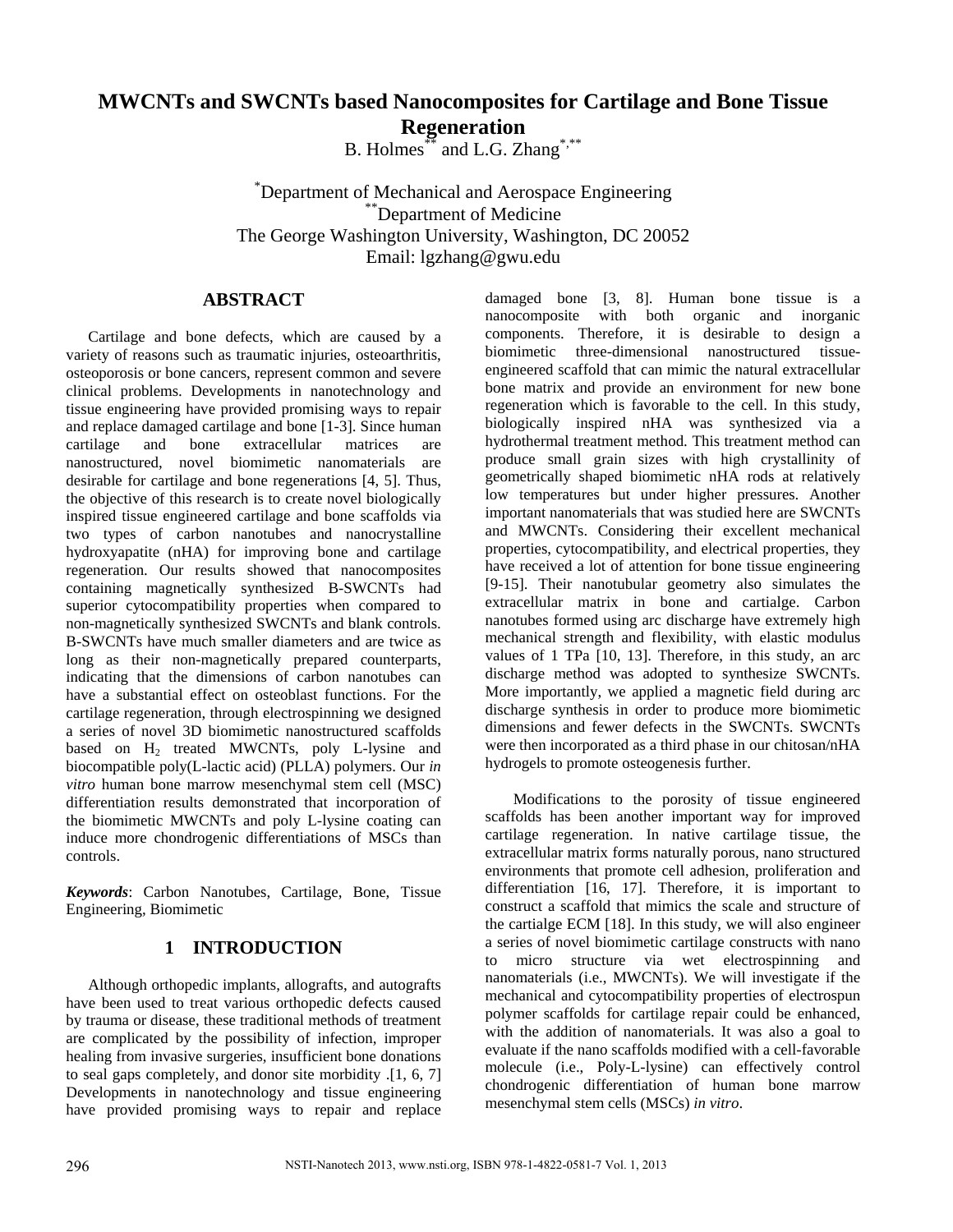## **2 MATERIALS AND METHODS**

## **2.1 Nanomaterial Synthesis and Scaffold Fabrication for Bone Scaffolds**

The N-SWCNT (non magnetically treated) and B-SWCNT samples were both fabricated using an arc discharge method. NHA was prepared by hydrothermally treating amorphous hydroxyapatite in the Parr system at 200°C for 20 hours. The final particles were rinsed with distilled and deionized water three times, dried overnight at 80°C, and ground with a mortar and pestle to obtain fine particles.Unmodified chitosan scaffolds (controls) were prepared by adding chitosan (Sigma-Aldrich) to 2% acetic acid and stirring for one hour to dissolve the chitosan fully. The solution was homogenized by sonicating for 10 minutes, then distributed in a cylindrical mold and frozen at -80°C for several hours. The samples were lyophilized in a Labconco freeze-dry system overnight to create interconnected porous structures. Scaffolds with nHA concentrations of 5, 10, and 20 wt% were prepared as well. Scaffold, SWCNT and nHA morphologies were evaluated using scanning electron microscopy (SEM) and transmission electron microscopy (TEM)

# **2.2 Nanomaterial Synthesis and Scaffold Fabrication for Cartilage Scaffolds**

As-synthesized MWCNTs were obtained from Shanghai Xinxing Chenrong Technology Development CO., LTD. The MWCNTs were synthesized by the floating-catalyst technique in chemical vapor deposition process. Dimethylbenzene  $(C_8H_{10})$  and Thiophene  $(C_4H_4S)$  served as carbon sources and the Iron atom from Ferrocene  $(Fe(C<sub>5</sub>H<sub>5</sub>)<sub>2</sub>)$  was used as catalyst for the growth of MWCNT. The synthesis processes were carried out in a cylindrical chamber with temperature of  $1100$  °C in hydrogen environment. The as-synthesized MWCNTs were further treated by  $H_2$  heating. The processes for  $H_2$  heating treatment is to put the as-synthesized MWCNT in a mixture of hydrogen and nitrogen environment in the temperature of 800 °C for two hours and then turn off hydrogen supply and cool down samples naturally. The  $H_2$  treatment removes amorphous carbon and nanohorns encapsulating metal catalyst nanoparticles and MWCNT, making tubes more uniform. The morphologies of these tubes, both treated and untreated, were evaluated using SEM.

For all experiments, biocompatible poly L-lactic acid (PLLA), purchased from Sigma Aldrich was used as the base polymer to be electrospun. Fibers were fabricated using an in house setup, consisting of a syringe pump, Harvard Apparatus variable voltage supply and an aluminum collector plate. The proliferation and differentiation study used PLLA dissolved in pure DCM at 18% weight by volume, which was then wet-electrospun into a coagulation bath of methanol. The optimized working

distance (i.e., 18cm) were used here. More importantly, PLLA scaffold were electrospun with solutions containing  $0.5\%$  w/v untreated MWCNTs,  $0.5\%$  w/v H<sub>2</sub> treated MWCNTs and  $1\%$  w/v  $H_2$  treated MWCNTs. All samples were mixed using ultrasonication for 75 minutes, with the nanotubes being sonicated in the solvent first for 45 minutes in order to assure uniform distribution.

## **3 RESULTS**

# **3.1 Nanomaterials and Scaffolds Characterization**

Figure 1 shows the SEM and TEM images of syntheiszed nanomaterials and bone/cartialge nano scaffolds used in this study.



Figure 1. TEM images of (A) single-walled carbon nanotubes with magnetic field of 0.06 Tesla (B-SWCNT); (B) hydrothermally treated nHA. SEM images of (C) 3D porous chitosan with nHA and magnetically synthesized B-SWCNTs; (D)  $H_2$  treated MWCNTs; (E) 0.5%  $H_2$  treated MWCNTs in PLLA scaffold; and  $(F)$  1%  $H_2$  treated MWCNTs in PLLA scaffold.

#### **3.2 Bone Scaffold Results**

In this study, we not only fabricated a nanostructured chitosan scaffold by incorporating hydrothermally treated biomimetic nHA, but also designed a novel scaffold with both nHA and magnetically/nonmagnetically synthesized SWCNT. The result of the present study demonstrate for the first time that when combining biologically inspired nHA chitosan hydrogels with both types of SWCNT, osteoblast adhesion can be greatly augmented (data not shown). Moreover, Figure 2 shows greatly enhanced bone cell proliferation in the 20% nHA in chitosan and 20% nHA+B-SWCNTs in chitosan scaffolds when compared to chitosan controls after 1, 3, and 7 days of culture. In particular, osteoblast density in 20% nHA + B-SWCNT in chitosan was highest when compared with the other experimental groups. These results suggest that the addition of SWCNT to a nHA chitosan scaffold may have a synergistic effect of improving their cytocompatibility properties, thereby making them promising for bone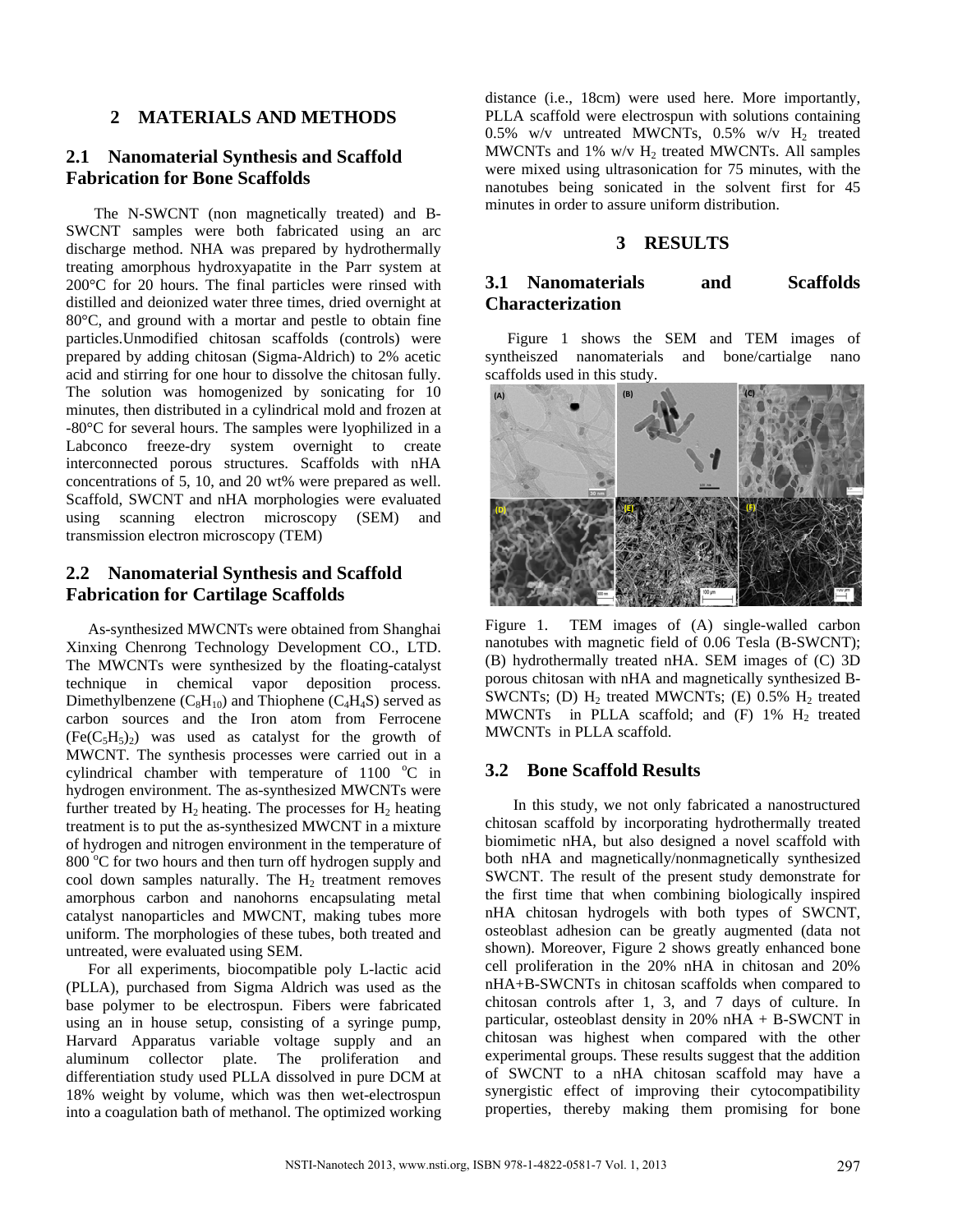regeneration. Essentially, all of the scaffolds incorporating SWCNT or nHA showed enhanced osteoblast adhesion compared with chitosan controls without nHA and SWCNT. These results can be explained by considering how the surface properties and interior structure of chitosan scaffolds were changed by embedding them with different nanomaterials. The nanostructured nHA and SWCNT contribute to changes in the chitosan surface to amplify nanoroughness and improve the surface area of the whole scaffold. It is well known that



Figure 2. Enhanced osteoblast proliferation on nHA and B-SWCNT chitosan nanocomposites. Data are mean ±SEM; n  $= 9.$  \*p<0.05 when compared to all other scaffolds at respective days; \*\*p<0.05 when compared to chitosan controls at respective days; and #p<0.05 when compared to respective scaffolds at 1 day.

electrical stimulation can promote osteogenesis at defective bone sites so B-SWCNT, with their improved electrical conductivity and excellent cytocompatibility properties, hold great potential for application in bone tissue engineering.

#### **3.3 Cartilage Scaffold Results**

After the addition of MWCNTs of both species, the PLLA scaffolds' Young's modulus increased dramatically when compared to a pure PLLA control (Data not shown). And all MWCNT reinforced scaffolds were within the range of native articulate cartilage  $(-0.75)$  to 2 MPa depending on locations) [19-22]. This shows that the incorporation of just a small amount of MWCNTs can greatly increase the mechanical properties of a tissue engineering scaffold to within biomimetic regimes.

Moreover, the differentiation study showed increased chondrogenic differentiation activity of MSCs in these nanostructured scaffolds *in vitro*. There was a dramatic increase in GAG content at one and two weeks on the scaffolds containing poly-L-lysine coated MWCNTs PLLA scaffolds, and among those samples the  $H<sub>2</sub>$  treated tubes performed the best (Figure 3).

The positively charged poly-L-lysine can create an electrostatic interaction with negative charged GAG for improved GAG nucleation in the scaffold. This implies that



Figure 3. Significantly improved glycosaminoglycan (GAG) synthesis of hMSCs in all MWCNT (0.5%) embedded in PLLA scaffolds after two weeks. Data are means  $\pm$  SEM, n=9. #p<0.05 all other samples at week 1; \*p<0.05 compared to all other samples at week 2; \*\*p<0.05 compared to control and MWCNTs without H2 treatment; and \*\*\*p<0.05 compared to controls.

the surface coating of the nanotube scaffold (to decrease hydrophobicity) had the greatest impact on GAG synthesis *in vitro*, greater than the nano surface topography contribution of MWCNTs.

#### **4 DISSCUSSION AND COLUSIONS**

The advances in tissue engineering require more sophisticated materials both to characterize and grow tissues. For this purpose, carbon nanotubes/fibers are emerging candidates. Although the use of carbon nanotubes in tissue engineering is at its infancy, they have been considered exciting alternatives as templates for tissue growth, drug delivery agents and in bio-sensory applications. Carbon nanotubes mimic the dimensions of the constituent components of tissues, where cells are accustomed to interacting with nano fibrous proteins. This property makes them excellent candidates for invoking positive cellular responses when employed as implants [15]. In addition, the superior mechanical properties of carbon nanotubes are efficient for their usage as a secondary phase for high load bearing applications. Their electrical properties make them a potential choice in neural applications where signal transfer between growing axons necessitates electrical conductance. The unique chemical properties they possess permit them to be functionalized with different chemical groups, which further promote cell growth.

In our study, we implemented a small concentration of homogenously distributed CNTs which have been  $H_2$ purified and poly-L-lysine coated for the chondrogenic differentiation of MSCs for the first time. Our results show the significant beneficial effects of these nanostructured scaffolds in directing stem cell differentiation *in vitro*. We believe that our scaffolds are advantage for cellular growth because the nanotubes are modified to have cell-favorable hydrophilic poly-L-lysine coated surfaces, are